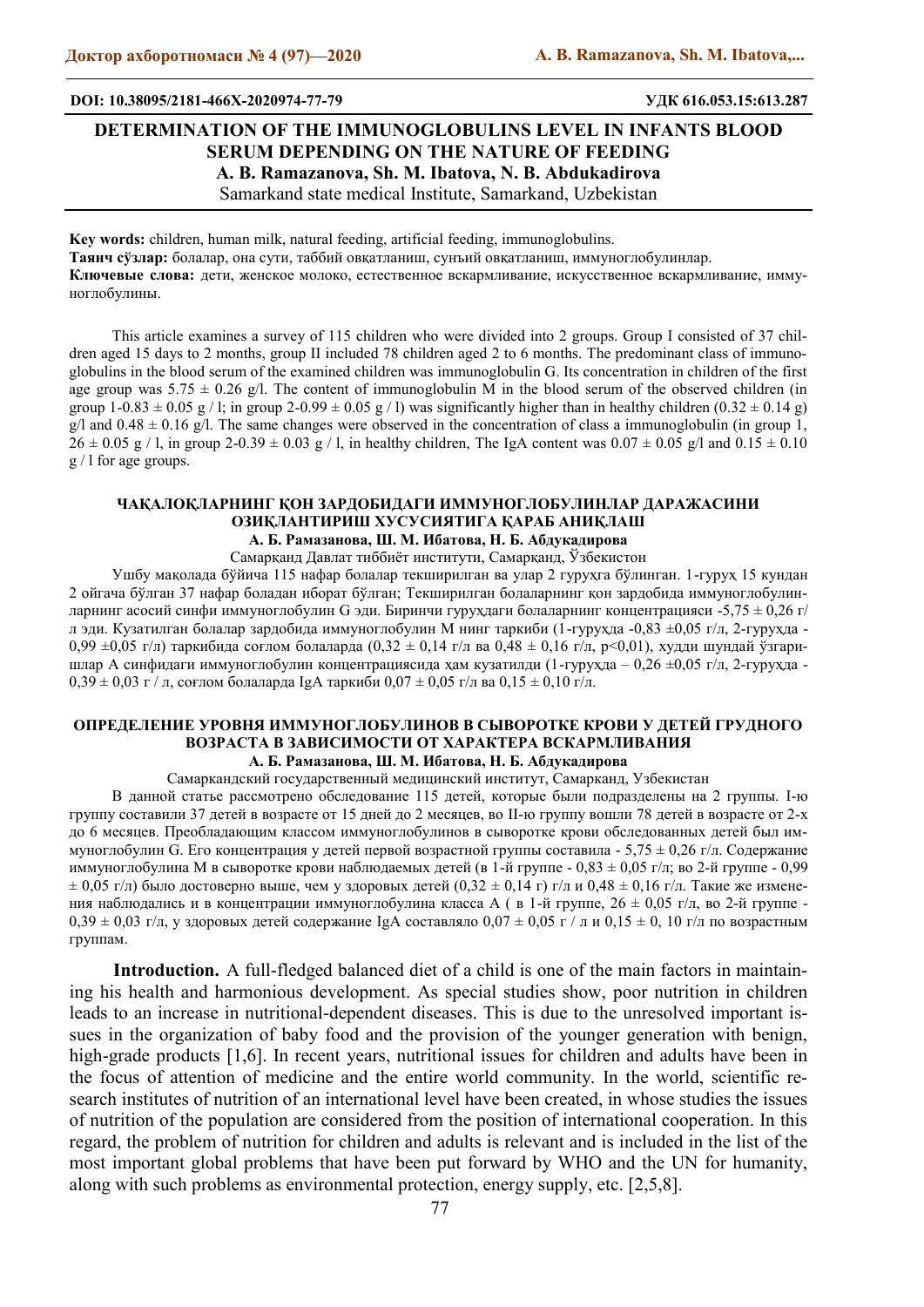The benefits of human milk are well known to all. Feeding infants with breast milk is one of the factors that ensure the full immunological reactivity of the child [1]. Breast milk protects the baby from infection, allergies, background diseases such as hypotrophy, rickets, allergic diathesis, anemia. Breast milk also contains biologically active ingredients that strengthen the infant's immature system, providing protection against infection, and other ingredients that aid digestion and absorption of nutrients. A sufficient number of works are devoted to the problem of the formation of humoral immunity in healthy and sick children 1 year of age [1,3,4,9]. However, on the issue of the formation of humoral immunity in children with different types of feeding, there are only a few works in which we are talking about newborns and premature babies.

The problem of high-quality and balanced nutrition in our country is a key factor in improving the quality of life of children and adults. The health of the nation, the life expectancy of the population, the demographic situation depend on the quality of food, therefore, it is necessary to solve the problems of organizing food and controlling its quality at the state level [5,7,8].

Purpose of the study. Determination of the level of serum immunoglobulins and the relationship of immunoglobulins with the nature of feeding in infants.

**Materials and research methods.** Determination of the level of serum immunoglobulins of classes A, M and G in infants was carried out by the method of simple radial immunodiffusion according to Mancini using standards and antisera of the Research Institute of Vaccines and Sera named after V.I. I.I. Mechnikov.

The 115 children examined by us were divided into 2 groups. Group I consisted of 37 children aged 15 days to 2 months; Group II included 78 children aged 2 to 6 months. There were 35 children on natural feeding, on artificial feeding (children received adapted formulas "Detolakt", "Nutrilak", "Nan") 80 children.

Among 37 children of group I, 19 fell ill with ARI, of which 11 children had complications in the form of bronchitis, pneumonia, otitis media, pyelonephritis, and 3 had a combined course of ARI and purulent bacterial infection (omphalitis, pseudo-furunculosis). The remaining 4 children were treated for local purulent catarrhal and purulent infections (omphalitis, pyoderma, pemphigus, pseudo-furunculosis, purulent conjunctivitis, paraproctitis, pyelonephritis).

In group II, the vast majority of children also fell ill with ARI (65). Of these, 27 children had an uncomplicated course, and 38 had complications such as bronchitis, catarrhal and purulent otitis media, bronchiolitis, pneumonia, pyelonephritis, and 15 had a combined course of ARI and bacterial infection in the form of pseudo-furunculosis, abscess, lymphadenitis, osteomyelitis. In most children of both age groups, the disease proceeded against a burdened background: rickets - in 18, malnutrition - in 17, encephalopathy - in 23, exudative diathesis - in 13, iron deficiency anemia in 11 children.

The predominant class of immunoglobulins in the blood serum of the examined children was immunoglobulin G. Its concentration in children of the first age group was  $5.7 \pm 0.26$  g / l. The level of immunoglobulin G was practically the same as in healthy children [12] of the corresponding age groups  $(6.17 \pm 0.16 \text{ g} / 1 \text{ and } 5.09 \pm 0.17 \text{ g} / 1 \text{, p} < 0.5)$  and did not change during the first 5 months of life.

The absence of an increase in the level of immunoglobulin G in viral and bacterial infections in children of the first months of life indicates the immaturity of their own synthesis of immunoglobulin G in these children, which is consistent with the literature [4]

The content of immunoglobulin M in the blood serum of the observed children (in the 1st group - 0.83  $\pm$  0.05 g / l; in the 2nd group - 0.99  $\pm$  0.05 g / l) was significantly higher than in healthy children  $(0.32 \pm 0.14 \text{ g} / L$  and  $0.48 \pm 0.16 \text{ g} / L$ , p <0.01). The same changes were noted in the concentration of class A immunoglobulin (in the 1st group  $-0.26 \pm 0.05$  g / l, in the 2nd group  $-0.39 \pm 0.03$  g / l, in healthy children the Ig A was  $0.07 \pm 0.05$  g / l and  $0.15 \pm 0.10$  g / l, respectively, for age groups,  $p \le 0.01$ ). With age, the concentration of immunoglobulins of classes M and A increased. The increase in the content of immunoglobulins A and M in the blood serum is due to viral-bacterial stimulation, and the increase in the level of immunoglobulins M and A with